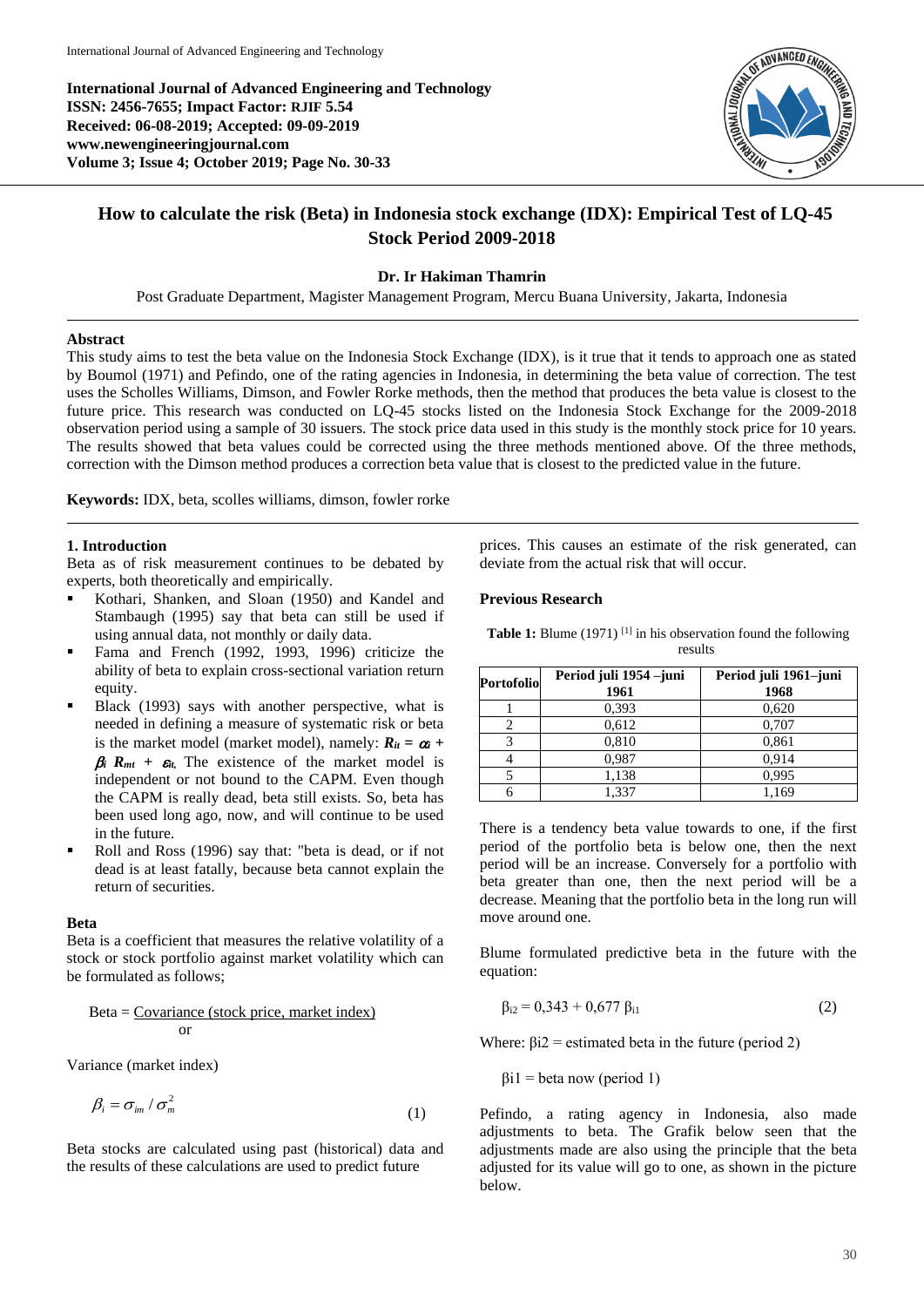

**Fig 1:** Grafik raw Beta dan adj Beta (Pefindo)

Both Blume and Pefindo seem to believe that the beta value will go to one, meaning there is no company whose beta value will continue to rise, or vice versa will continue to fall, away from one. Because once the value exceeds one, then in the next period the beta value will definitely go down to near one, and vice versa.

If this opinion is trusted, is very easy to determine the risk of a company! If the historical beta has exceeded one, the future beta must be smaller than the historical beta, or in other words, the company's risk in the future will immediately decrease (smaller than the past risk). Vice versa, if the historical beta (past risk) value is below one, then future risks will be greater than the risks of the past, the reality is not like that. Of course this will make the return predictions that will be generated also be biased, because in reality many companies have high or low beta values and even minus.

Based on the description above, the problem faced is "Is it true that the beta of a stock tends towards one and how to determine the beta value of a company"?

#### **Problem formulation**

Based on the description above, it can be concluded that the existing problems are:

- 1. Is there a bias in determining beta values for companies on the Indonesia Stock Exchange in the period 2009- 2018?
- 2. What is the best model for correcting the beta value of companies in the Indonesia Stock Exchange in the period 2009-2018?

#### **Research purposes**

This research is expected to be able to assess a bias phenomena that occur in the Indonesia Stock Exchange, especially if using beta as a tool to measure risk. The results are expected to be one of the references for investors in determining the risk of a stock so that they can make the right decisions in investing to estimating return to be generated is more appropriate.

#### **Theory**

To calculate the beta value (correction), it is used the Scholes and William (SW) method, the Dimson Method (DIM), and the Fowler and Rorke (FR) Method.

#### **1. Scoles and Williams Method**

Scholes and Williams (1977)<sup>[15]</sup> formulated beta values that have been corrected are as follows:

$$
\beta i = \frac{\beta i^{-1} + \beta i^{0} + \beta i^{+1}}{1 + 2.01}
$$

| Dimana: | B <sub>l</sub> | : Beta sekuritas ke-I vang sudah dikoreksi                                                                           |
|---------|----------------|----------------------------------------------------------------------------------------------------------------------|
|         | $Bi-1$         | : Beta yang dihitung berdasarkan persamaan regresi                                                                   |
| Bio     |                | $R_{it} = \alpha i + \beta i$ <sup>-1</sup> $R_{M+1}$ , vaitu untuk Ri periode ke t dengan $R_M$<br>periode lag t-1. |
|         |                | : Beta yang dihitung berdasarkan persamaan regresi                                                                   |

## **2. The Dimson Method**

The Dimson Method (1979) is a simplification of the Scoles and Williams method as follows;

$$
R_{i,t} = \alpha i + \beta i^{n} R_{Mt} + ... + \beta i^{0} R_{Mt} + \beta i^{n} R_{Mt} + \epsilon i t
$$

| Dimana: | $R_{it}$          | : return sekuritas ke i periode ke-t   |
|---------|-------------------|----------------------------------------|
|         | RM <sub>t-n</sub> | : return indeks pasar periode lag t-n  |
|         | $R_{Mt+n}$        | : return indeks pasar periode lead t+n |

And

$$
\beta i = \beta i^{n} + \beta i^{0} + \beta i^{+n}
$$

## **3. Fowler and Rorke methods**

The method of Fowler and Rorke (1983) adds weight to the bias so that the resulting beta is not biased. Formulation and steps are as follows;

- Use the Dimson model regression equation<br> $R_{i,t} = \alpha i + \beta i^1 R_{Mt+1} + \beta i^0 R_{Mt} + \beta i^1 R_{Mt+1} + \epsilon i t$
- To get a serial return correlation the equation is used  $R_{Mt} = \alpha i + \rho 1 R_{Mt-1} + \epsilon i t$
- For weights used

$$
wi = \frac{1 + \rho 1}{1 + 2\rho 1}
$$

#### **Research Methods**

The research object is a beta of issuers included in LQ 45 on the Indonesia Stock Exchange in the period of 2009-2018. This research data is the daily closing price. In accordance with the criteria for sampling data, the data sampled were 30 issuers.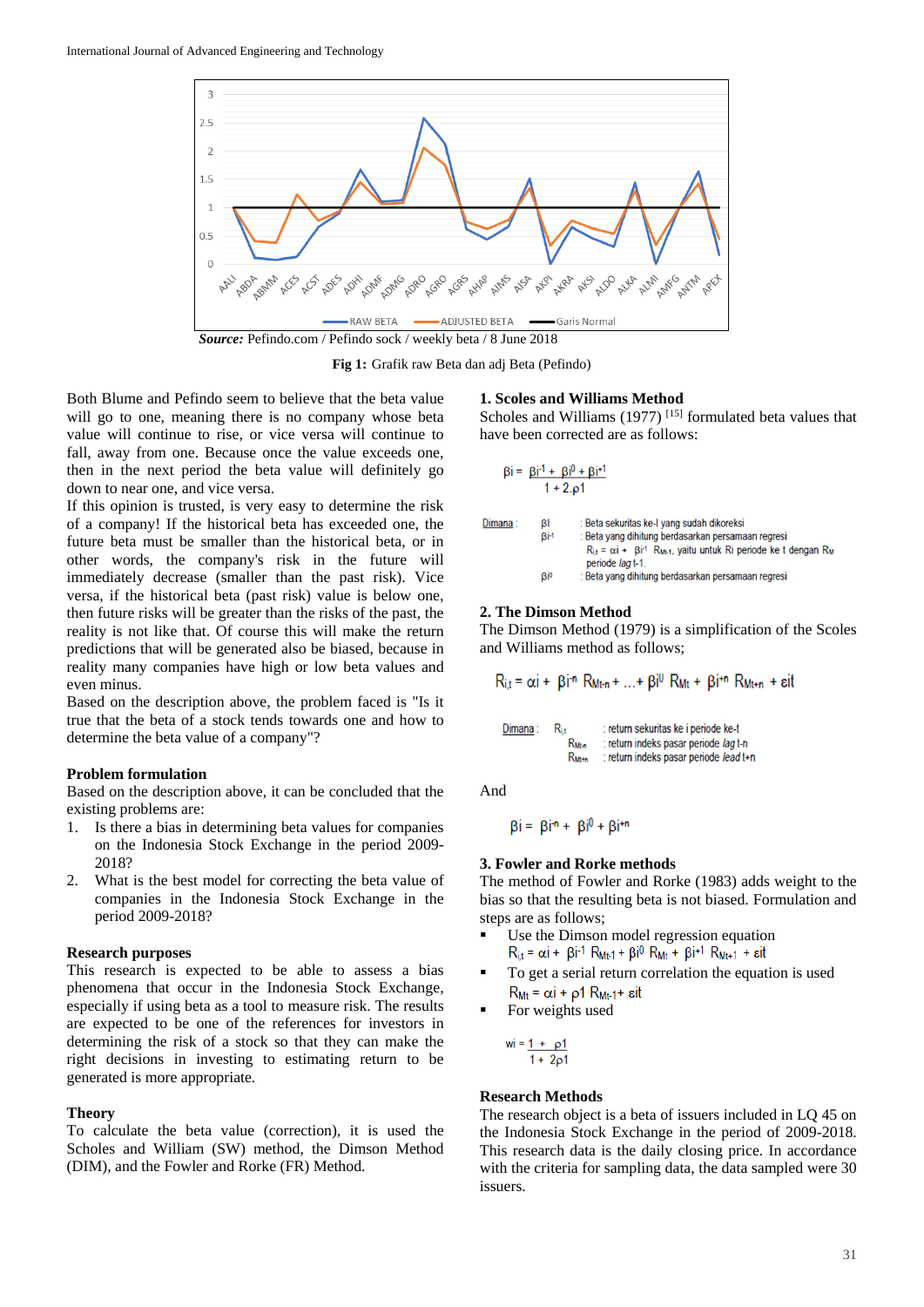Corrections are made using 3 methods, namely the method: Schole Williams, Dimson, and Fowler Rorke. Scholes Williams method, is to regress the issuer return with market returns that have lagged / leads. Beta correction is generated, then entered into the calculation formula of Scholes Williams.While the Dimson method, is to take a lag / lead market return and then do a multiple regression on the return of each issuer. For the Fowler Rorke method, is to use weighting, the results are then entered into the Fowler Rorke formula so that the beta value is corrected. Corrected market beta values are obtained from the arithmetic average beta value of each issuer.

Based on the market beta value, then the method that produces beta with the value closest to 1. is chosen and the method that has a correction value close to 1 is considered to be the best method.

## **Hypothesis**

Hypothesis testing is done to see whether there is a beta bias in the issuers - issuers listed on the Indonesia Stock Exchange in the period 2009-2018. This test is carried out with one sample t test. The hypothesis is: the beta value of the LQ-45 stocks listed in the IDX for the 2009-2018 period is biased.

## **Results and Discussion**

The data in this study are beta coefficients of each issuer listed on the IDX for the period 2009-2018.

**Table 2:** Result

| Year                   | Beta-<br>average | Number of<br>Emiten |           | Significance Result |               |
|------------------------|------------------|---------------------|-----------|---------------------|---------------|
| 2009-2018              | 0.345            | 30                  | $-19.743$ | 0.000               | <b>Biased</b> |
| Saurce: Data processed |                  |                     |           |                     |               |

*Source:* Data processed

The results of the t test above, then the hypothesis Ho is rejected, so it can be concluded that the beta value of LQ-45 stocks listed in the IDX for the period 2009-2018 is biased.

**Table 3:** Results of Beta Correction

| Lag/Lead | <b>Beta Market Model</b> | Beta SW   Beta D   Beta FR |          |          |
|----------|--------------------------|----------------------------|----------|----------|
|          | 0.304819                 | 0.30775                    | 0.4161   | $-0.053$ |
|          |                          | 0.34641                    | 0.3753   | 0.3833   |
|          |                          | 0.27442                    | 0.5016   | 0,186    |
|          |                          | 0,05183                    | 0.0746   | 0.0726   |
|          |                          | 0.02083                    | $-0.168$ | $-0.128$ |

From the results of the above processing, then to make a correction of the beta value that is biased, is the Dimson Method with 3 lags and leads with a bias value of 0.5016. This method is considered the most appropriate because it is considered with a value close to 1, this method can correct the beta value that is biased. This result is in line with the research conducted by Elizabeth Lucky M. S. and Widuri Kurniasari (2006) <sup>[1]</sup> which states that there is a beta bias in the LQ – 45 Jakarta Stock Exchange in the 2000-2001 period. This bias beta value is corrected using the Dimson 3 lag and lead method.

The beta value is still biased because these three methods still have weaknesses. The weakness of the Williams Scholles method is that the beta value generated is affected

by the high and low fluctuations in the joint stock price.

For the Dimson method, the occurrence of bias is possible because of the method of making corrections using lag addition / lead. If the bias over low stock beta in one period then becomes high in the previous / after period, this will cause the beta produced by the Dimson method to lose information for a certain period.

While the Fowler Rorke method, the weakness is in the correction period, the higher the lag / lead used, the divider for giving the weight will be lower.

## **Conclutions and Recommendations**

Based on the tests carried out above, the results obtained that the beta value of LQ-45 shares listed on the IDX for the period 2009-2018 are biased. Beta can be biased possibly due to the existence of stocks that are not actively traded on the Indonesia Stock Exchange. As a result of the shares that are not traded, and still used in the beta calculation as a whole, the bias of the beta value will occur.

This biased beta value is corrected by three methods, namely Scholes Williams, Dimson, and Fowler Rorke. The most appropriate method to use is the Dimson method with a period of 3 lags / leads. The correction beta value obtained from this method is 0.5016 and is the value closest to 1.

Based on the results of the study it is recommended for investors to choose stocks that are actively traded so that the expected risk value (beta) is close to the actual value. Investors can choose issuers contained in LQ-45 because issuers listed in the LQ-45 are active stocks.

For the next researchers, it is expected to increase the number of samples to be used, it is expected that the more samples used, the more representative the market conditions will be. Besides that, researchers can also use new methods that can be used to correct a beta value that is biased so that the correction value can be better and close to 1.

## **Refference**

- 1. Blume ME. On the assessment of risk. Journal of Finance. 1971; 26:1-10.
- 2. Betas and their regression tendencies. Journal of Finance. 1975; 30:785-799.
- 3. Cuthbertson K, Dirk Nitzshe. Financial Engineering, Derivatives and Risk Management, John Wiley & Sons Ltd., 2001.
- 4. Dimson E. Risk measurement when shares are subject to infrequent trading. Journal of Financial Economics. 1979; 10:197-226.
- 5. Ernawati E, Dan Aulia Hanani. Bias Beta dan Model Koreksinya Pada Bursa Efek Jakarta. Kumpulan Jurnal Manajemen & Bisnis, 2007, 6.
- 6. Fowler DJ, Rorke CH, dan VM Jog. Thin trading and beta estimation techniques on the Toronto Stock Exchange. Journal of Business Administration. 1980; 12:77-90.
- 7. A bias-correcting procedure for beta correction in the presence of thin trading. Journal of Financial Research. 1989; 12:23-32.
- 8. Herawati Aty dan. Angger Setiadi Putra, The Influence of Fundamental Analysis on Stock Prices: The Case of Food and Beverage Industries, European Research Studies Journal. 2018; 21(3):316-326.